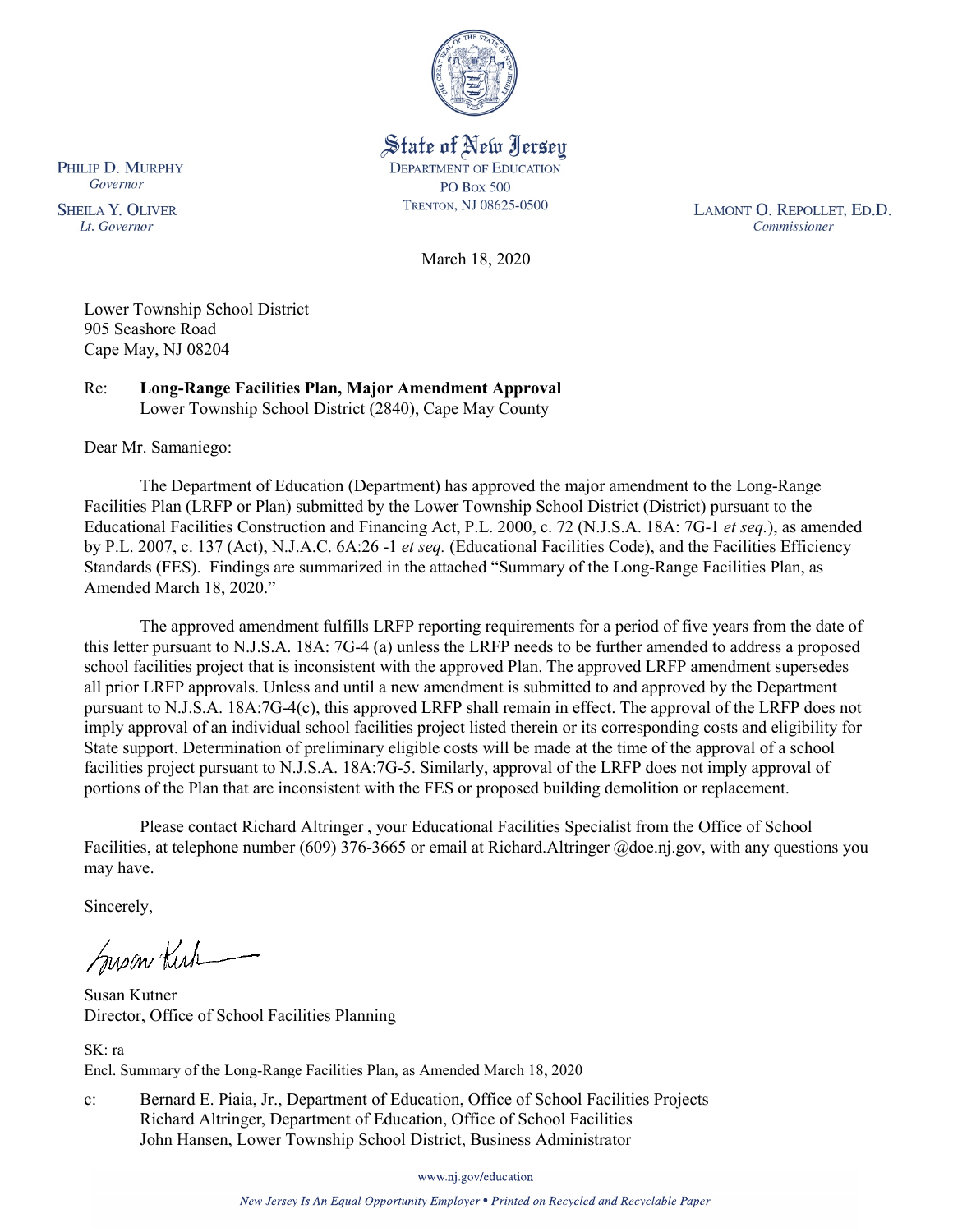# **Lower Township School District (2840) Summary of the Long-Range Facilities Plan, as Amended March 18, 2020**

The Department of Education (Department) has completed its review of the major amendment to the Long-Range Facilities Plan (LRFP or Plan) submitted by the Lower Township School District (District) pursuant to the Educational Facilities Construction and Financing Act, P.L. 2000, c. 72 (N.J.S.A. 18A: 7G-1 *et seq.*), as amended by P.L. 2007, c. 137 (Act), N.J.A.C. 6A:26-1 et seq. (Educational Facilities Code), and the Facilities Efficiency Standards (FES).

The following provides a summary of the District's approved amended LRFP. The summary is based on the standards set forth in the Act, the Educational Facilities Code, the FES, District-reported information in the Department's LRFP reporting system, and supporting documentation. The referenced reports in *italic* text are standard reports available on the Department's LRFP website.

#### **1. Inventory Overview**

The District is classified as a Regular Operating District (ROD) for funding purposes. It provides services for students in grades PK-6.

The District identified existing and proposed schools, sites, buildings, rooms, and site amenities in its LRFP. Table 1 lists the number of existing and proposed district schools, sites, and buildings. Detailed information can be found in the *School Asset Inventory Report* and the *Site Asset Inventory Report.*

**As directed by the Department, school facilities projects that have received initial approval by the Department and have been approved by the voters, if applicable, are represented as "existing" in the LRFP.** Approved projects that include new construction and/or the reconfiguration/reassignment of existing program space are as follows: n/a.

#### **Table 1: Number of Schools, School Buildings, and Sites**

|                                              | Existing | <b>Proposed</b> |
|----------------------------------------------|----------|-----------------|
| Number of Schools (assigned DOE school code) |          |                 |
| Number of School Buildings <sup>1</sup>      |          |                 |
| Number of Non-School Buildings <sup>2</sup>  |          |                 |
| Number of Vacant Buildings                   |          |                 |
| Number of Sites                              |          |                 |

*1 Includes district-owned buildings and long-term leases serving students in district-operated programs 2 Includes occupied district-owned buildings not associated with a school, such as administrative or utility buildings*

Based on the existing facilities inventory submitted by the District:

- Schools using leased buildings (short or long-term):  $n/a$
- Schools using temporary classroom units (TCUs), excluding TCUs supporting construction: Mitnick Elementary School (080)
- Vacant/unassigned school buildings:  $n/a$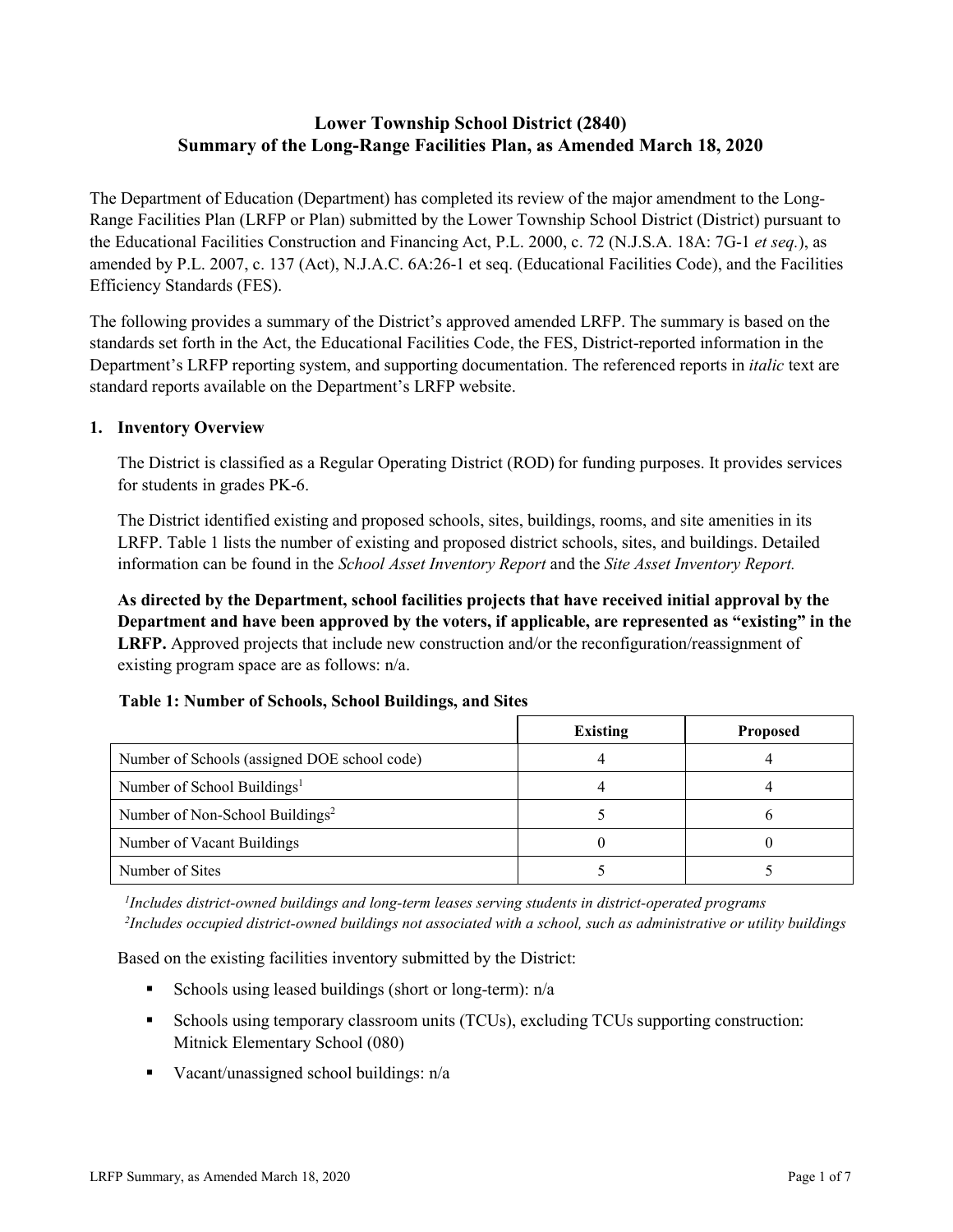**FINDINGS** The Department has determined that the proposed inventory is adequate for approval of the District's LRFP amendment. However, the LRFP determination does not imply approval of an individual school facilities project listed within the LRFP; the District must submit individual project applications for project approval.

## **2. District Enrollments**

The District determined the number of students, or "proposed enrollments," to be accommodated for LRFP planning purposes on a district-wide basis and in each school.

The Department minimally requires the submission of a standard cohort-survival projection using historic enrollment data from the Application for School State Aid (ASSA) or NJ Smart. The cohort-survival method projection method forecasts future students based upon the survival of the existing student population as it moves from grade to grade. A survival ratio of less than 1.00 indicates a loss of students, while a survival ratio of more than 1.00 indicates the class size is increasing. For example, if a survival ratio tracking first to second grade is computed to be 1.05, the grade size is increasing by 5% from one year to the next. The cohort-survival projection methodology works well for communities with stable demographic conditions. Atypical events impacting housing or enrollments, such as an economic downturn that halts new housing construction or the opening of a charter or private school, typically makes a cohort-survival projection less reliable.

#### **Proposed enrollments are based on a modified cohort-survival enrollment projection.**

Adequate supporting documentation was submitted to the Department to justify the proposed enrollments. Table 2 provides a comparison of existing and projected enrollments. All totals include special education students.

|                              | <b>Existing Enrollments</b> | <b>District Proposed Enrollments</b> |  |  |
|------------------------------|-----------------------------|--------------------------------------|--|--|
| <b>Grades</b>                | 2019-20                     | 2023-24                              |  |  |
| PK (excl. private providers) | 179                         | 391                                  |  |  |
| Grades K-5                   | 1,389                       | 1,166                                |  |  |
| Grades 6-8                   | 258                         | 217                                  |  |  |
| Grades 9-12                  |                             |                                      |  |  |
| <b>Totals</b>                | 1,826                       | 1,774                                |  |  |

#### **Table 2: Enrollments**

**FINDINGS** The Department has determined the District's proposed enrollments to be acceptable for approval of the District's LRFP amendment. The Department will require a current enrollment projection at the time an application for a school facilities project is submitted incorporating the District's most recent enrollments in order to verify that the LRFP's planned capacity is appropriate for the updated enrollments.

#### **3. District Practices Capacity**

Based on information provided in the room inventories, *District Practices Capacity* was calculated for each school building to determine whether adequate capacity is proposed for the projected enrollments based on district scheduling and class size practices. The capacity totals assume instructional buildings can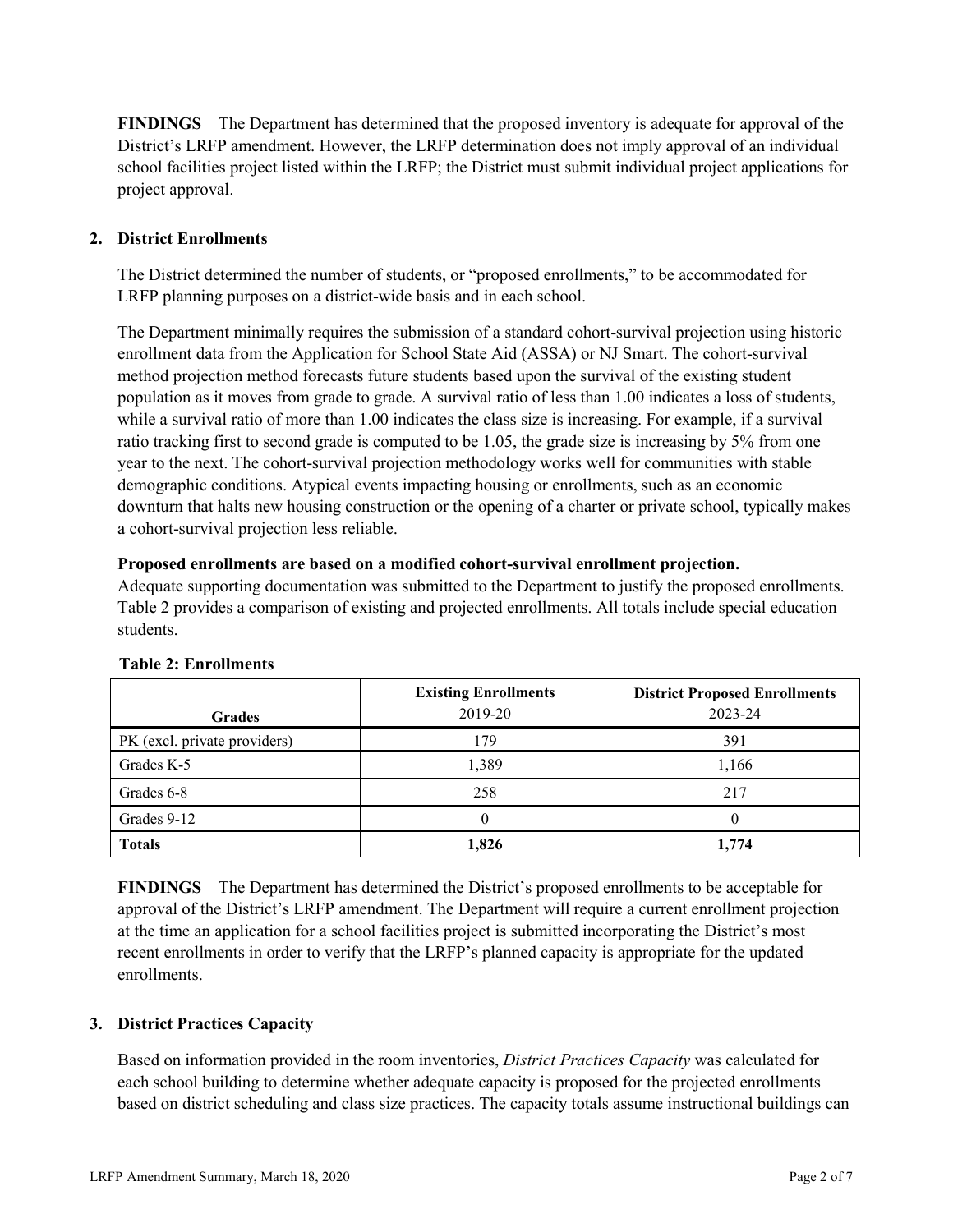be fully utilized regardless of school sending areas, transportation, and other operational issues. The calculations only consider district-owned buildings and long-term leases; short term leases and temporary buildings are excluded. A capacity utilization factor of 90% for classrooms serving grades K-8 and 85% for classrooms serving grades 9-12 is applied in accordance with the FES. No capacity utilization factor is applied to preschool classrooms.

In certain cases, districts may achieve adequate District Practices Capacity to accommodate enrollments but provide inadequate square feet per student in accordance with the FES, resulting in educational adequacy issues and "Unhoused Students." Unhoused students are considered in the "Functional Capacity" calculations used to determine potential State support for school facilities projects and are analyzed in Section 4.

Table 3 provides a summary of proposed enrollments and existing and proposed District-wide capacities. Detailed information can be found in the LRFP website reports titled *FES and District Practices Capacity Report, Existing Rooms Inventory Report, and Proposed Rooms Inventory Report.*

| <b>Grades</b>     | <b>Proposed</b><br><b>Enrollments</b> | <b>Existing</b><br><b>District</b><br><b>Practices</b><br>Capacity | <b>Existing</b><br>Deviation* | <b>Proposed</b><br><b>District</b><br><b>Practices</b><br>Capacity | <b>Proposed</b><br>Deviation* |
|-------------------|---------------------------------------|--------------------------------------------------------------------|-------------------------------|--------------------------------------------------------------------|-------------------------------|
| Elementary (PK-5) | 1,557                                 | 1,576.62                                                           | 20.62                         | 1,567.88                                                           | 11.88                         |
| Middle $(6-8)$    | 217                                   | 213.62                                                             | $-3.38$                       | 222.37                                                             | 5.37                          |
| High $(9-12)$     | $\theta$                              | 0.00                                                               | 0.00                          | 0.00                                                               | 0.00                          |
| <b>Totals</b>     | 1,774                                 | 1,790.25                                                           | 17.25                         | 1,790.25                                                           | 17.25                         |

**Table 3: District Practices Capacity Analysis**

*\* Positive numbers signify surplus capacity; negative numbers signify inadequate capacity. Negative values for District Practices capacity are acceptable for approval if proposed enrollments do not exceed 100% capacity utilization.*

Considerations:

- **Based on the proposed enrollments and existing room inventories, the District is projected to have** inadequate capacity for the following grade groups, assuming all school buildings can be fully utilized: n/a
- Adequate justification has been provided by the District if the proposed capacity for a school significantly deviates from the proposed enrollments. Generally, surplus capacity is acceptable for LRFP approval if additional capacity is not proposed through new construction.

**FINDINGS**The Department has determined that proposed District capacity, in accordance with the proposed enrollments, is adequate for approval of the District's LRFP amendment. The Department will require a current enrollment projection at the time an application for a school facilities project is submitted, incorporating the District's most recent Fall Enrollment Report, in order to verify that the LRFP's planned capacity meets the District's updated enrollments.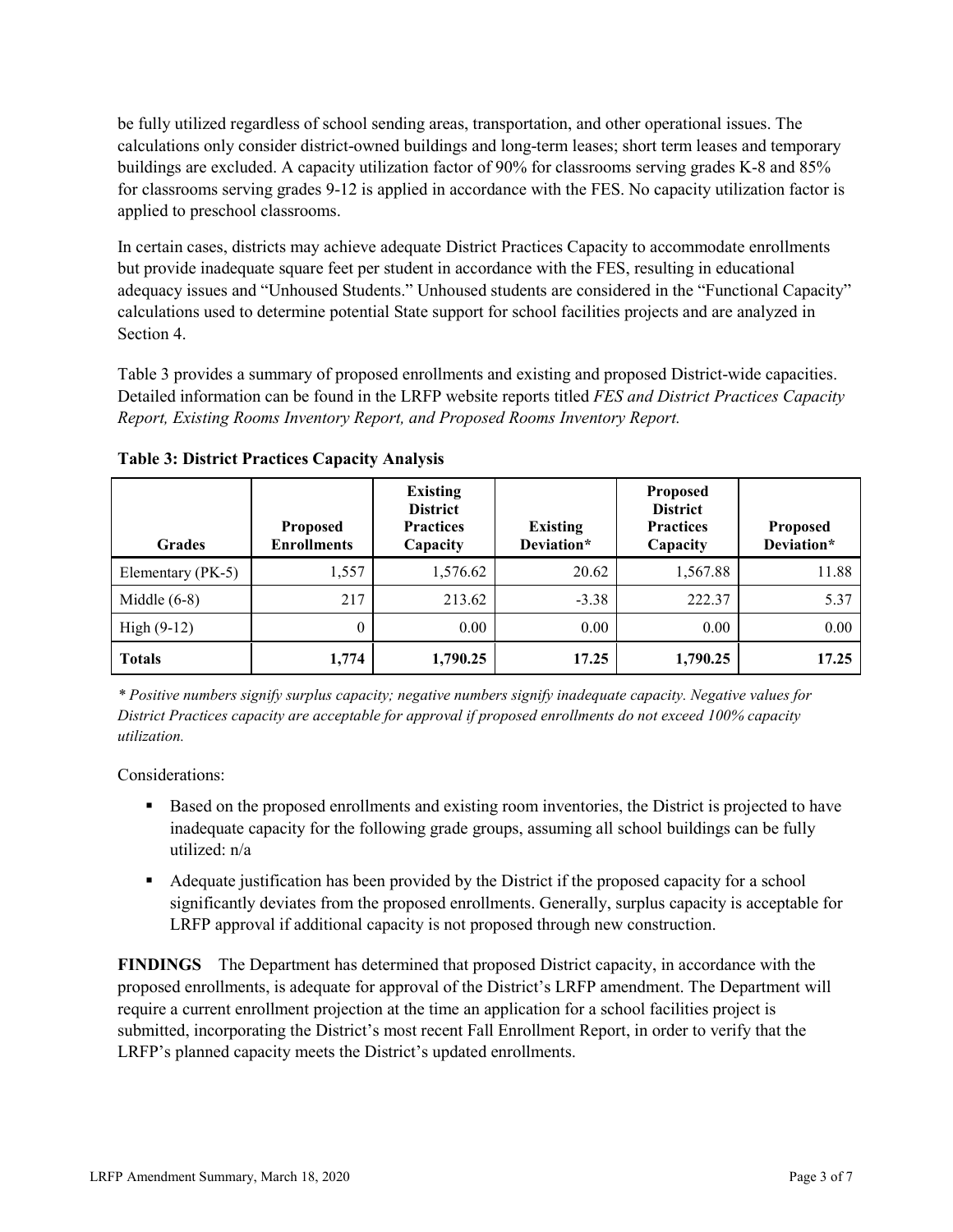### **4. New Construction Funding Eligibility**

*Functional Capacity* was calculated and compared to the proposed enrollments to provide a **preliminary estimate** of Unhoused Students and new construction funding eligibility. **Final determinations will be made at the time of project application approvals.**

*Functional Capacity* is the adjusted gross square footage of a school building *(total gross square feet minus excluded space)* divided by the minimum area allowance per full-time equivalent student for the grade level contained therein. *Unhoused Students* is the number of students projected to be enrolled in the District that exceeds the Functional Capacity of the District's schools pursuant to N.J.A.C. 6A:26-2.2(c). *Excluded Square Feet* includes (1) square footage exceeding the FES for any pre-kindergarten, kindergarten, general education, or self-contained special education classroom; (2) grossing factor square footage *(corridors, stairs, mechanical rooms, etc.)* that exceeds the FES allowance, and (3) square feet proposed to be demolished or discontinued from use. Excluded square feet may be revised during the review process for individual school facilities projects.

Table 4 provides a preliminary assessment of the Functional Capacity, Unhoused Students, and Estimated Maximum Approved Area for Unhoused Students for each FES grade group. The calculations exclude temporary facilities and short-term leased buildings. School buildings proposed for whole or partial demolition or reassignment to a non-school use are excluded from the calculations pending project application review. If a building is proposed to be reassigned to a different school, the square footage is applied to the proposed grades after reassignment. Buildings that are not assigned to a school are excluded from the calculations. In addition, only preschool students eligible for state funding (former ECPA students) are included. Detailed information concerning the calculations can be found in the *Functional Capacity and Unhoused Students Report* and the *Excluded Square Footage Report.*

|                                                | $PK/K-5$    | $6 - 8$  | $9 - 12$ | <b>Total</b> |
|------------------------------------------------|-------------|----------|----------|--------------|
| PK Eligible Students/K-12 Proposed Enrollments | 1,556       | 217      | $\theta$ |              |
| FES Area Allowance (SF/student)                | 125.00      | 134.00   | 151.00   |              |
| <b>Prior to Completion of Proposed Work:</b>   |             |          |          |              |
| <b>Existing Gross Square Feet</b>              | 194,998     | 32,114   | $\theta$ | 227,113      |
| Adjusted Gross Square Feet                     | 185,606     | 28,450   | $\theta$ | 214,056      |
| <b>Adjusted Functional Capacity</b>            | 1,477.55    | 219.12   | 0.00     |              |
| Unhoused Students                              | 193.53      | 0.00     | 0.00     |              |
| Est. Max. Area for Unhoused Students           | 24,191.55   | $^{(1)}$ | 0        |              |
| <b>After Completion of Proposed Work:</b>      |             |          |          |              |
| Gross Square Feet                              | 194,998     | 32,114   | $\theta$ | 227,113      |
| New Gross Square Feet                          | $\theta$    | 0        | $\theta$ | $\theta$     |
| Adjusted Gross Square Feet                     | 185,606     | 28,450   | $\Omega$ | 214,056      |
| <b>Functional Capacity</b>                     | 1,477.55    | 219.12   | 0.00     |              |
| Unhoused Students after Construction           | 193.53      | 0.00     | 0.00     |              |
| Est. Max. Area Remaining                       | 24, 191. 55 | 0.00     | 0.00     |              |

| Table 4: Estimated Maximum Approved Area for Unhoused Students |  |  |
|----------------------------------------------------------------|--|--|
|----------------------------------------------------------------|--|--|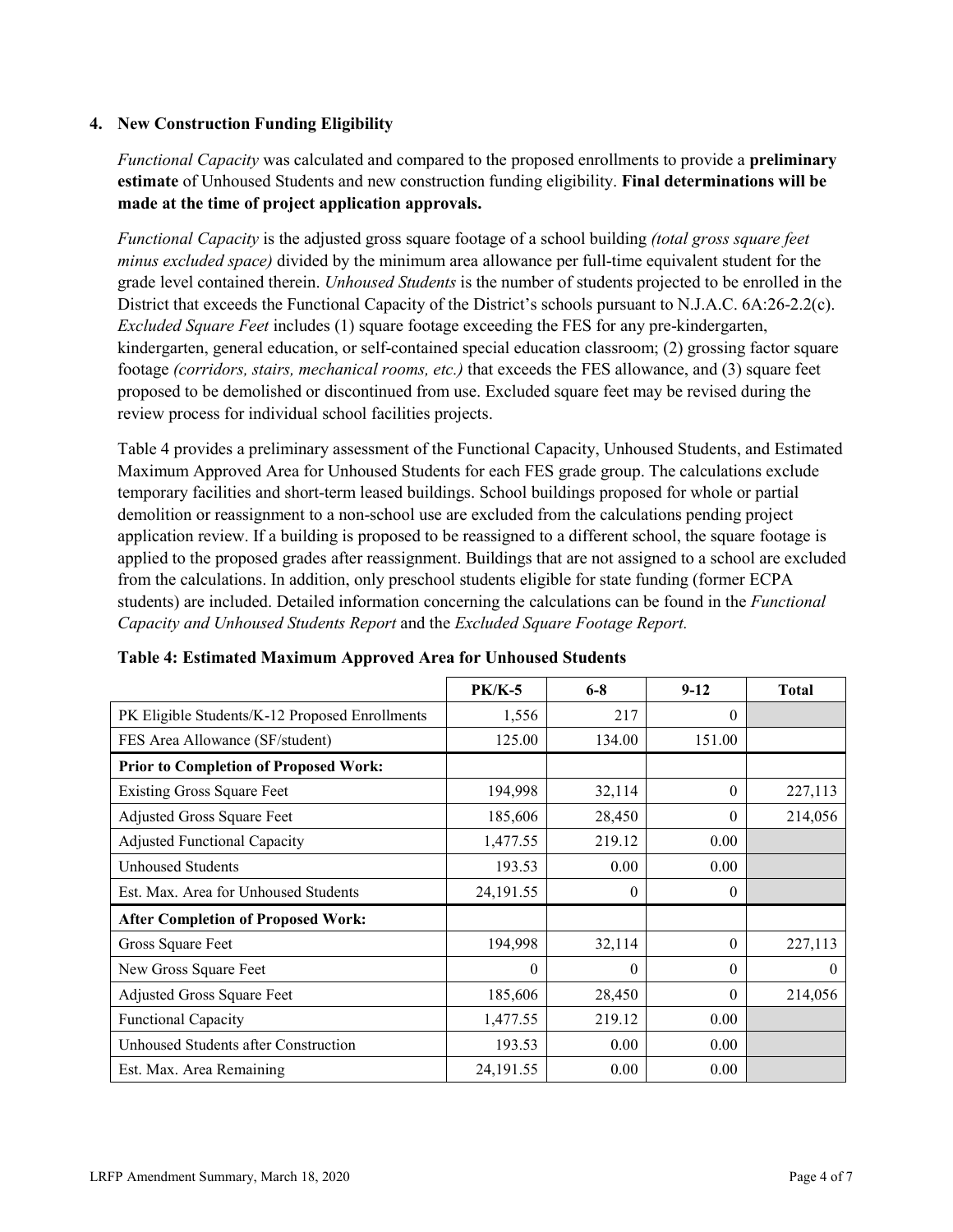Facilities used for non-instructional or non-educational purposes are ineligible for State support under the Act. However, projects for such facilities shall be reviewed by the Department to determine whether they are consistent with the District's LRFP and whether the facility, if it is to house students (full or part time) conforms to educational adequacy requirements. These projects shall conform to all applicable statutes and regulations.

Estimated costs represented in the LRFP by the District are for capital planning purposes only. The estimates are not intended to represent preliminary eligible costs or final eligible costs of approved school facilities projects.

Considerations:

- The District does not have approved projects pending completion, as noted in Section 1, that impact the Functional Capacity calculations.
- The Functional Capacity calculations *exclude* square feet proposed for demolition or discontinuation for the following FES grade groups and school buildings pending a feasibility study and project review: n/a.
- Based on the preliminary assessment, the District has Unhoused Students prior to the completion of proposed work for the following FES grade groups: PK.
- New construction is proposed for the following FES grade groups:  $n/a$ .
- **Proposed new construction exceeds the estimated maximum area allowance for Unhoused** Students prior to the completion of the proposed work for the following grade groups: n/a.
- The District, based on the preliminary LRFP assessment, will have Unhoused Students after completion of the proposed LRFP work. If the District is projected to have Unhoused Students, adequate justification has been provided to confirm educational adequacy in accordance with Section 6 of this determination.

**FINDINGS** Functional Capacity and Unhoused Students calculated in the LRFP are preliminary estimates. Preliminary Eligible Costs (PEC) and Final Eligible Costs (FEC) will be included in the review process for specific school facilities projects. A feasibility study undertaken by the District is required if building demolition or replacement is proposed per N.J.A.C. 6A:26-2.3(b)(10).

## **5. Proposed Work**

The District assessed program space, capacity, and physical plant deficiencies to determine corrective actions. Capital maintenance, or *"system actions,"* address physical plant deficiencies due to operational, building code, and /or life cycle issues. Inventory changes, or *"inventory actions,*" add, alter, or eliminate sites, site amenities, buildings, and/or rooms.

The Act (N.J.S.A. 18A:7G-7b) provides that all school facilities shall be deemed suitable for rehabilitation unless a pre-construction evaluation undertaken by the District demonstrates to the satisfaction of the Commissioner that the structure might pose a risk to the safety of the occupants even after rehabilitation or that rehabilitation is not cost-effective. Pursuant to N.J.A.C. 6A:26-2.3(b)(10), the Commissioner may identify school facilities for which new construction is proposed in lieu of rehabilitation for which it appears from the information presented that new construction is justified, provided, however, that for such school facilities so identified, the District must submit a feasibility study as part of the application for the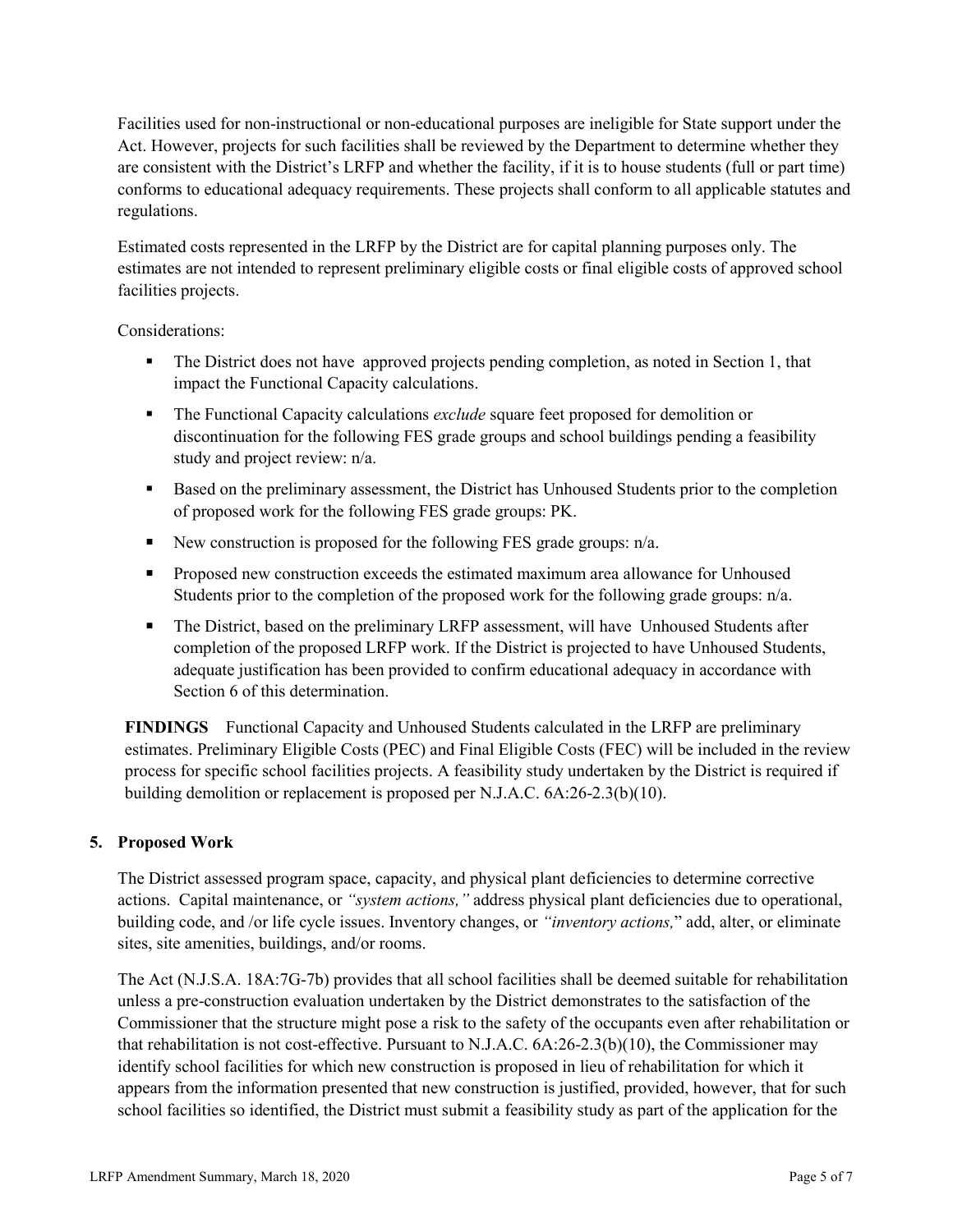specific school facilities project. The cost of each proposed building replacement is compared to the cost of additions or rehabilitation required to eliminate health and safety deficiencies and to achieve the District's programmatic model.

Table 5 lists the scope of work proposed for each school based on the building(s) serving their student population. Proposed inventory changes are described in the LRFP website reports titled *"School Asset Inventory Report and "Proposed Room Inventory Report."* Information concerning proposed systems work, or capital maintenance can be found in the "LRFP Systems Actions Summary Report".

With the completion of the proposed work, the following schools are proposed to be eliminated: n/a; the following schools are proposed to be added: n/a.

| <b>Proposed Scope of Work</b>                                                                  | <b>Applicable Schools</b>                                                                     |  |  |
|------------------------------------------------------------------------------------------------|-----------------------------------------------------------------------------------------------|--|--|
| Renovation only (no new construction)                                                          |                                                                                               |  |  |
| System actions only (no inventory actions)                                                     | Sandman Consolidated School (050), Douglas<br>Veterans Memorial (070), Abrams School<br>(060) |  |  |
| Existing inventory actions only (no systems actions)                                           | n/a                                                                                           |  |  |
| Systems and inventory changes                                                                  | Mitnick School (080)                                                                          |  |  |
| <b>New construction</b>                                                                        |                                                                                               |  |  |
| Building addition only (no systems or existing inventory actions)                              | Mitnick School (080) TCUs                                                                     |  |  |
| Renovation and building addition (system, existing inventory,<br>and new construction actions) | n/a                                                                                           |  |  |
| New building on existing site                                                                  | n/a                                                                                           |  |  |
| New building on new or expanded site                                                           | n/a                                                                                           |  |  |
| Site and building disposal (in addition to above scopes)                                       |                                                                                               |  |  |
| Partial building demolition                                                                    | n/a                                                                                           |  |  |
| Whole building demolition                                                                      | n/a                                                                                           |  |  |
| Site and building disposal or discontinuation of use                                           | n/a                                                                                           |  |  |

|  |  |  | <b>Table 5. School Building Scope of Work</b> |  |  |  |
|--|--|--|-----------------------------------------------|--|--|--|
|--|--|--|-----------------------------------------------|--|--|--|

**FINDINGS** The Department has determined that the proposed work is adequate for approval of the District's LRFP amendment. However, Department approval of proposed work in the LRFP does not imply the District may proceed with a school facilities project. The District must submit individual project applications with cost estimates for Department project approval. Both school facilities project approval and other capital project review require consistency with the District's approved LRFP.

#### **6. Proposed Room Inventories and the Facilities Efficiency Standards**

The District's proposed school buildings were evaluated to assess general educational adequacy in terms of compliance with the FES area allowance pursuant to N.J.A.C. 6A:26-2.2 and 2.3.

District schools proposed to provide less square feet per student than the FES after the completion of proposed work as indicated in Table 5 are as follows: Douglas Veterans Memorial (070), Sandman Consolidated (050)